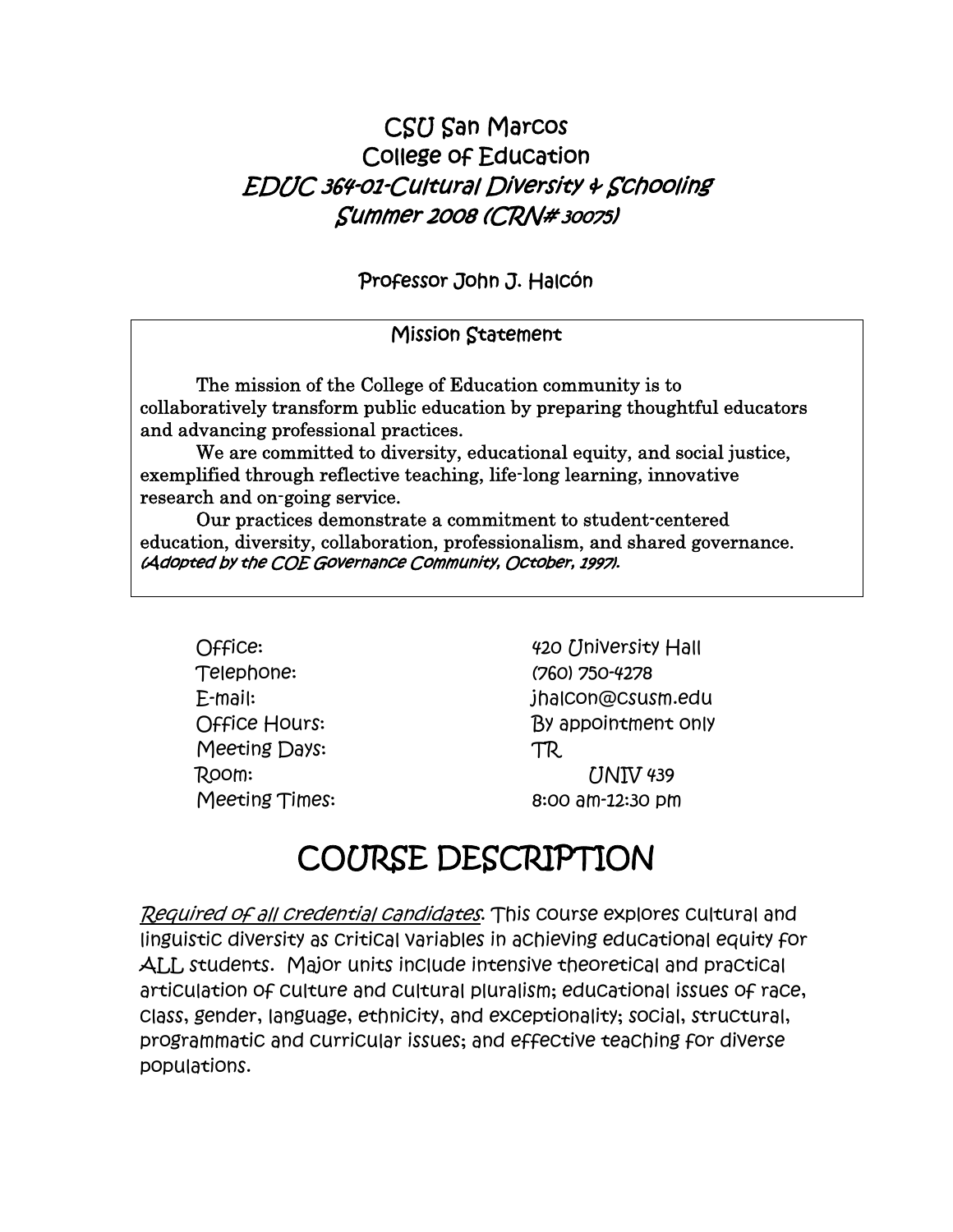## Course Objectives

Students completing EDUC 364 will be able to demonstrate:

- Developing competencies in TPE 15: Social Justice and Equity;
- *[Inderstanding of various concepts of culture and cultural contact,* and their applicability to learning and teaching;
- Understanding of cultural diversity in the United States and California;
- A general familiarity with cultural responsive pedagogy;
- *Inderstanding of gay, lesbian, bisexual and transgender students,* teachers and families.
- An understanding of "*at risk*" and foster children.

## Authorization to teach English Language Learners (ELLs)

The credential program at CSUSM has been specifically designed to prepare teachers for the diversity of languages often encountered in California public school classrooms. The authorization to teach ELL's is met through the infusion of content and experiences with the Multiple Subject Program, as well as additional coursework. Students successfully completing this program receive the Preliminary Multiple Subject Credential with authorization to teach ELL's (formerly called CLAD).

## College of Education Attendance Policy

All students are expected to attend all classes and participate actively. At a minimum, students must attend more than 80% of class time, or s/he may not receive a passing grade for the course at the discretion of the instructor. Individual instructors may adopt more stringent attendance requirements. Should the student have extenuating circumstances, s/he should contact the instructor as soon as possible. (Adopted by the COE Governance Community, December, 1997).

# **COMPETENCIES**

## Teacher Performance Expectation (TPE) Competencies

This course is designed to help teachers seeking the Multiple or Single Subject(s) Credential to develop the skills, knowledge, and attitudes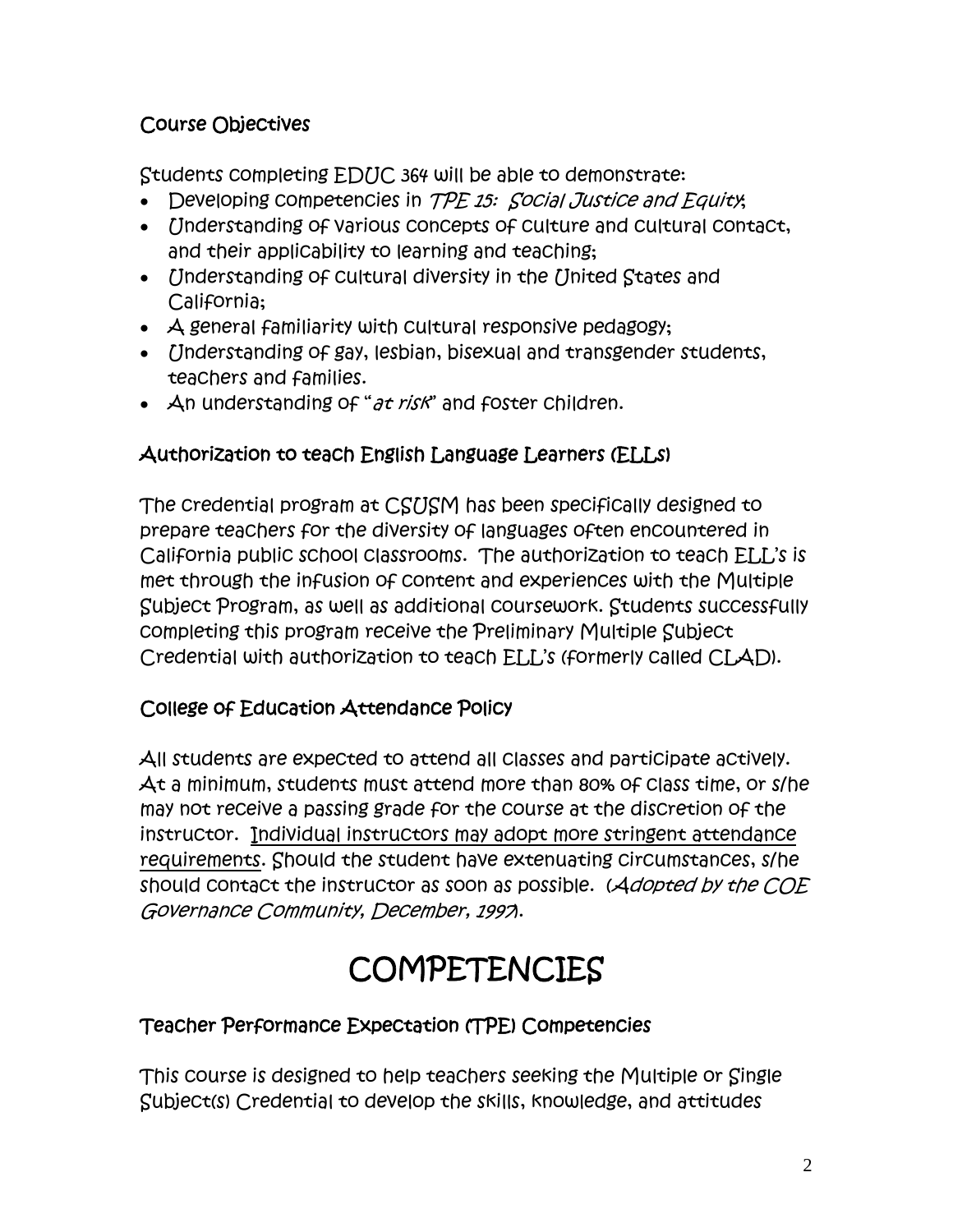necessary to assist schools and districts in implementing an effective program for all students. The successful candidate will be able to merge theory and practice in order to realize a comprehensive and extensive educational program for all students. The course objectives, assignments, and assessments have been aligned with the CCTC standards for the Multiple and Single Subject(s) Credential. You can incorporate artifacts from this class into your final comprehensive portfolio. The following TPE is addressed in this course:

# TPE 15: Social Justice and Equity

Teacher candidates will be able to identify issues of social justice and equity in the classroom to ensure equal outcomes for diverse students. They will be familiar with ideas, definitions, and major theorists in the fields of multicultural education, social reconstruction, and democratic education. Pluralism and divergent perspectives on educating students will be the foundation of designing effective lessons and instructional practices for diverse students. Candidates will understand when and how to collaborate with others, especially curriculum specialists, community leaders, and parents on preparing relevant and appropriate instructional activities, curricular units, and school structures that would provide equitable outcomes for students from different linguistic, cultural, and socio-economic backgrounds.

# GENERAL CONSIDERATIONS

## All rights reserved

As instructor of record, I reserve the right to change, add to, or delete any and all material from the course.

## Outcomes and Standards

The context for, and scope of this course is aligned with standards for the Cross-cultural Language and Academic Development (CLAD) endorsement, as articulated by the California Commission on Teacher Credentialing (CTC), and as approved by the faculty of the College of Education in development of the program approval documents. (Note: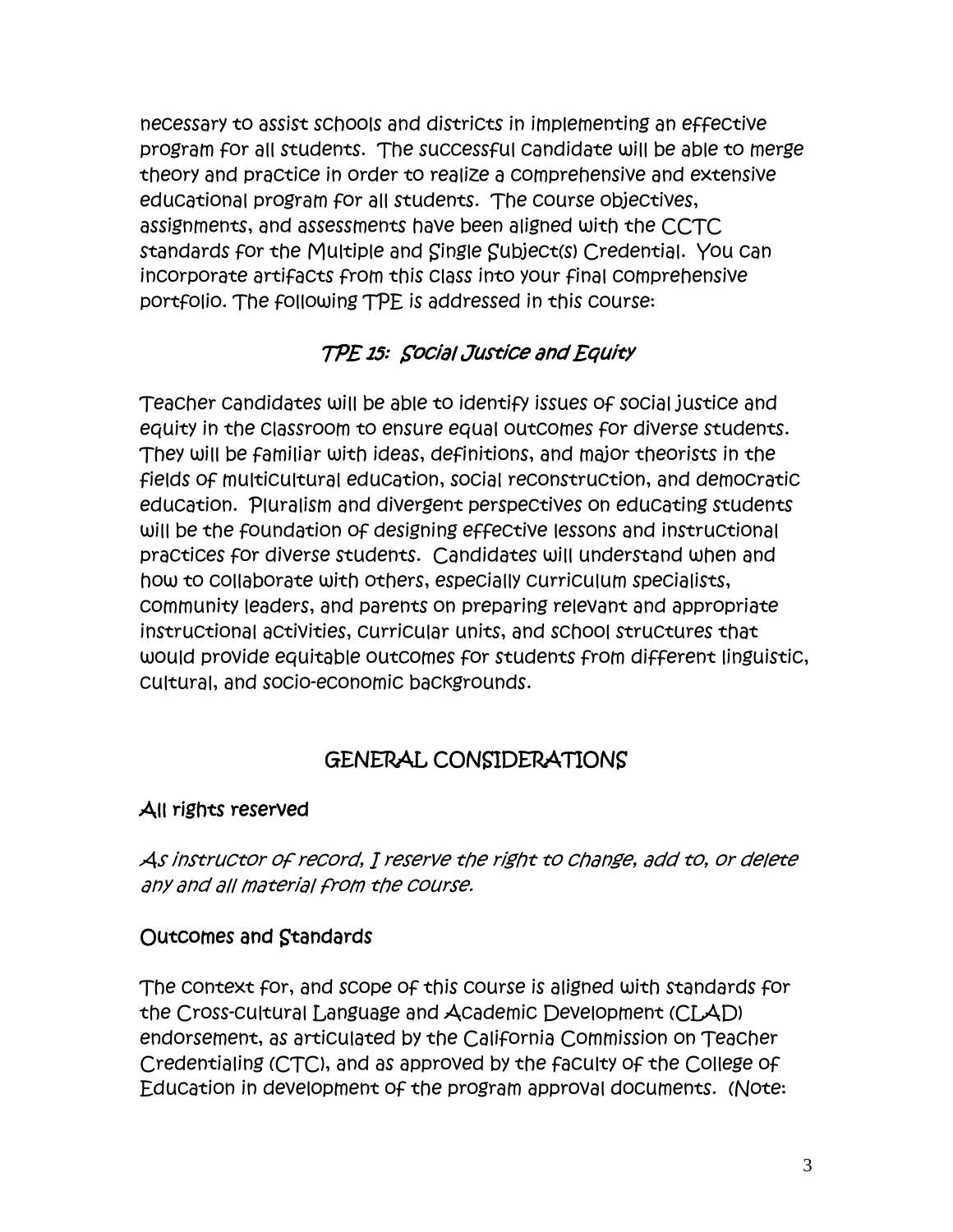As of 2002, the CLAD competencies are collectively referred to as an Authorization to Teach English Learners.)

Further consideration has been given to the alignment of standards for multicultural education as articulated by the National Council for Accreditation of Teacher Education (NCATE), the Interstate New Teacher Assessment and Support Consortium (INTASC), and the National Board for Professional Teaching Standards (NBPTS). Emphasis is placed on learning outcomes (what you know and can demonstrate) rather than on inputs (putting in "seat time", meeting minimum criteria for assignments, checking off tasks and activities), and how these outcomes correspond to your potential to enhance student learning as a new teacher.

#### Academic Honesty Policy

Students will be expected to adhere to standards of academic honesty\*\* and integrity, as outlined in the Student Academic Honesty Policy. All written work and oral assignments must be original work. All ideas/materials that are borrowed from other sources must have appropriate references to the original sources. Any quoted material should give credit to the source and be punctuated with quotation marks.

Students are responsible for honest completion of their work including examinations. There will be no tolerance for infractions. If you believe there has been an infraction by someone in the class, please bring it to the instructor's attention. The instructor reserves the right to discipline any student for academic dishonesty in accordance with the general rules and regulations of the university. Disciplinary action may include the lowering of grades and/or the assignment of a failing grade for an exam, assignment, or the class as a whole.

I expect that each student will do his/her own work, and contribute equally to group projects and processes.

\*\*Plagiarism is cheating and will not be tolerated under any circumstance.

## Appeals

Every student has the right to appeal a grade, or appeal for redress of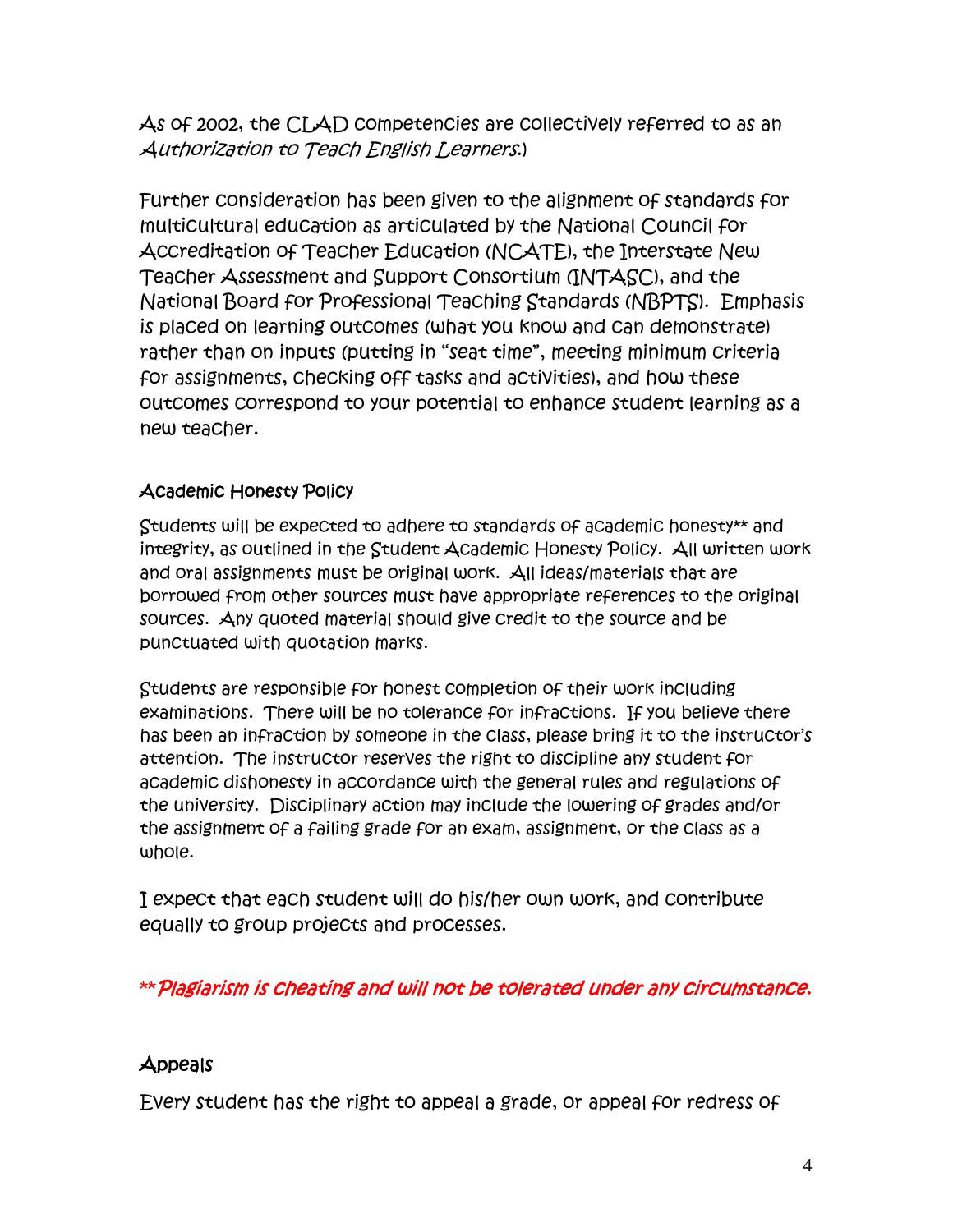grievances incurred in the context of the class. Disputes may be resolved informally with the professor, or through the formal grades appeal process. For the latter, consult with the Associate Dean of the College of Education.

## Students with Disabilities Requiring Reasonable Accommodations

Students must be approved for services by providing appropriate and recent documentation to the Office of Disable Student Services (DSS). This office is located in Craven Hall 5205, and can be contacted by phone at (760) 750-4905, or TTY (760) 750-4909. Students authorized by DSS to receive reasonable accommodations should meet with their instructor during office hours or, in order to ensure confidentiality, in a more private setting.

#### All University Writing Requirements

The all-University writing requirements will be met through written reactions and reflections related to assigned readings.

#### 2042 Competencies

COMPETENCIES ADDRESSED BY THIS COURSE ARE ITALICIZED AND INDICATED WITH \*\*\*

| PART 1: LANGUAGE<br><b>STRUCTURE</b><br>+ FIRST-AND SECOND-<br><b>LANGUAGE DEVELOPMENT</b>                        | PART 2: METHODOLOGY OF<br><b>BILINGUAL, ENGLISH</b><br>LANGUAGE<br>DEVELOPMENT,<br>CONTENT INSTRUCTION | <b>PART 3: CULTURE</b><br>AND<br>CULTURAL<br><b>DIVERSITY</b>                                      |
|-------------------------------------------------------------------------------------------------------------------|--------------------------------------------------------------------------------------------------------|----------------------------------------------------------------------------------------------------|
| I. Language Structure and Use:<br><b>Universals and Differences</b><br>(including the structure of<br>English)*** | Theories and Methods of<br>Bilingual Education***                                                      | I. The Nature of<br>Culture***                                                                     |
| A. The sound systems of language<br>(phonology)***                                                                | A. Foundations***                                                                                      | A. Definitions of<br>Culture***                                                                    |
| <b>B.</b> Word formation (morphology)***                                                                          | <b>B.</b> Organizational models: What<br>works for whom?                                               | <b>B.</b> Perceptions of<br>Culture***                                                             |
| $C.$ Syntax***                                                                                                    | C. Instructional strategies                                                                            | C. Intra-group<br>differences (e.g.,<br>ethnicity, race,<br>generations, and<br>micro-cultures)*** |
| D. Word meaning (semantics)                                                                                       | II. Theories and Methods for                                                                           | D. Physical geography                                                                              |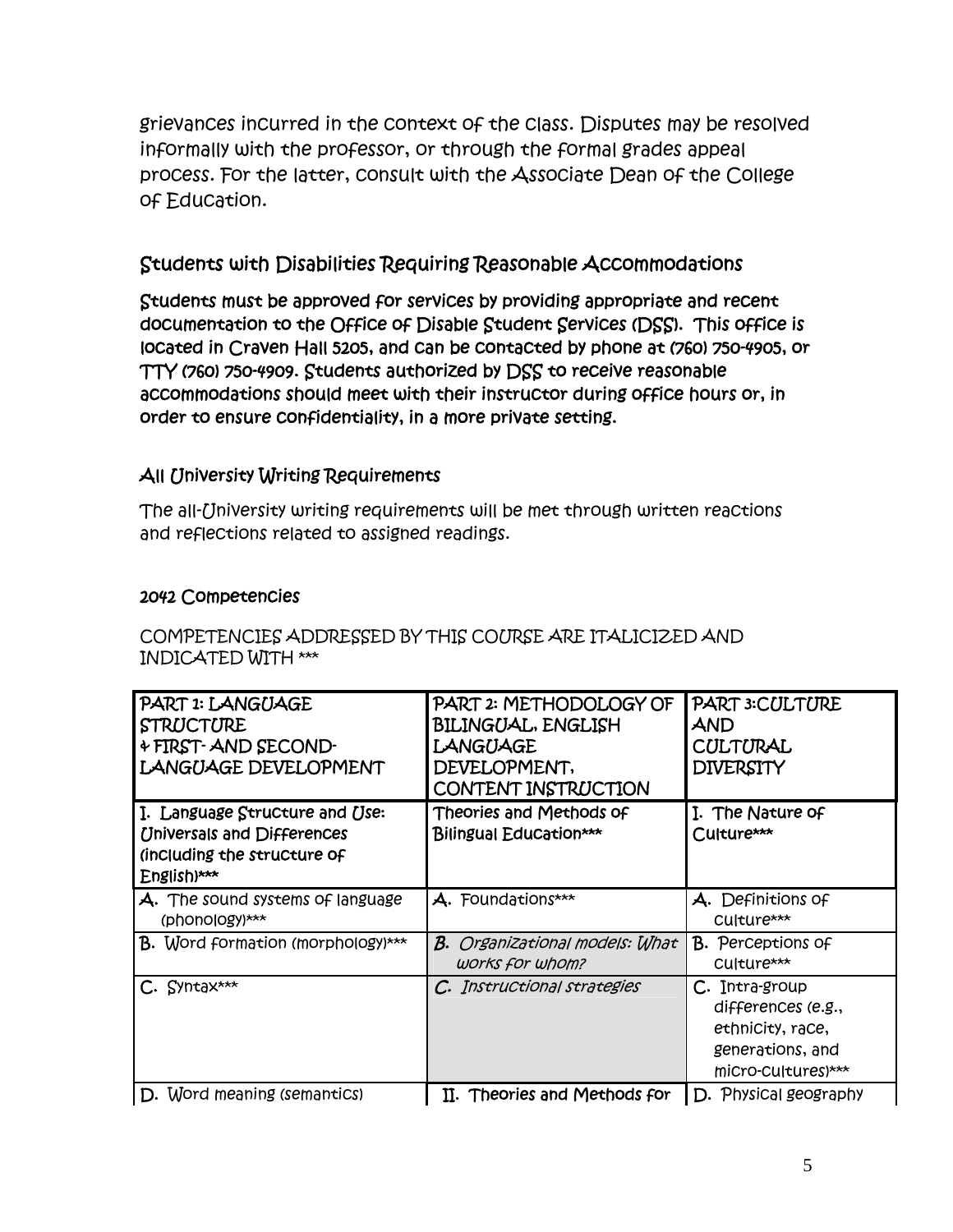|                                                                                                                                                       | Instruction In and Through<br>English                                                                                                | and its effects on<br>Culture                                                                             |
|-------------------------------------------------------------------------------------------------------------------------------------------------------|--------------------------------------------------------------------------------------------------------------------------------------|-----------------------------------------------------------------------------------------------------------|
| E. Language in context***                                                                                                                             | A. Teacher delivery for both<br>English language development<br>and Content instruction                                              | E. Cultural congruence<br>$***$                                                                           |
| F. Written discourse                                                                                                                                  | <b>B.</b> Approaches with a focus on<br>English language development                                                                 | II. Manifestations of<br>Culture: Learning About<br>Students***                                           |
| G. Oral discourse                                                                                                                                     | C. Approaches with a focus on<br>Content area instruction<br>(specially designed academic<br>instruction delivered in<br>English)*** | A. What teachers should<br>learn about their<br>students ***                                              |
| H. Nonverbal communication                                                                                                                            | D. Working with<br>paraprofessionals                                                                                                 | <b>B.</b> How teachers can<br>learn about their<br>student ***                                            |
| II. Theories and Factors in First-and<br>Second-Language Development ***                                                                              | II. Language and Content<br>Area Assessment                                                                                          | C. How teachers can use<br>what they learn about<br>their students<br>(Culturally responsive<br>pedagogy) |
| A. Historical and current theories<br>and models of language analysis<br>that have implications for<br>second-language development and<br>pedagogy*** | A. Purpose                                                                                                                           | III. Cultural Contact                                                                                     |
| <b>B.</b> Psychological factors affecting<br>first- and second-language<br>development ***                                                            | <b>B.</b> Methods                                                                                                                    | A. Concepts of cultural<br>ContaCt                                                                        |
| C. Socio-cultural factors affecting<br>first- and second-language<br>development***                                                                   | C. State mandates                                                                                                                    | <b>B.</b> Stages of individual<br>Cultural ContaCt                                                        |
| D. Pedagogical factors affecting<br>first- and second-language<br>development                                                                         | D. Limitations of assessment***                                                                                                      | C. The dynamics of<br>prejudice***                                                                        |
| E. Political factors affecting first-<br>and second-language<br>development***                                                                        | E. Technical concepts                                                                                                                | D. Strategies for<br>Conflict resolution*                                                                 |

# Required Texts

• Rothenberg, Paula. Race, Class, & Gender in the United States: An In<del>tegrated Study</del> (2004). 7<sup>th</sup> Edition. VHPS. ISBN: 0716-75515-7.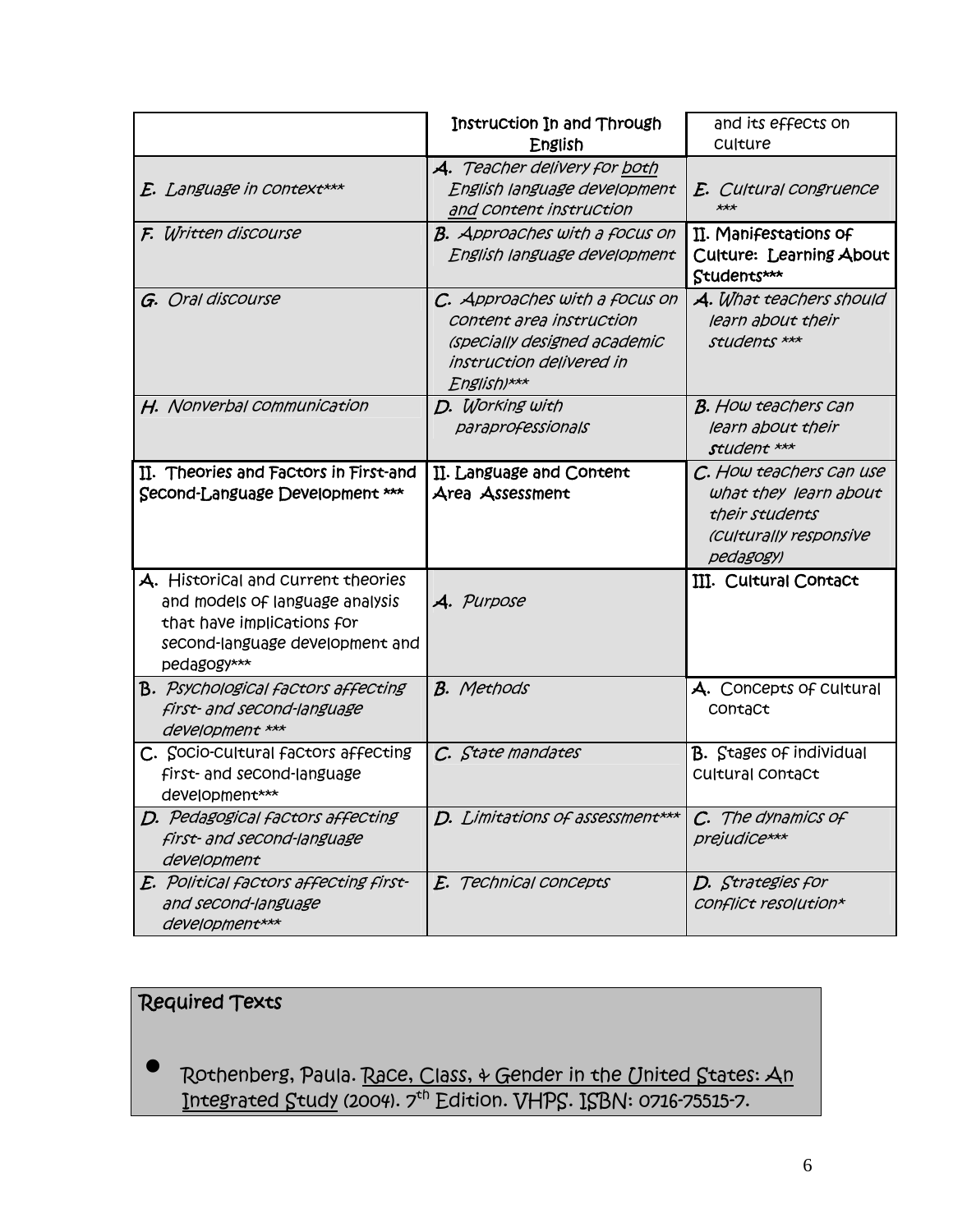## Recommended Texts

• Villaseñor, Victor. Rain of Gold. (1992). Delta Press. ISBN: 0385-31177-  $\chi$ 

## Grading Policy

- All required work must be submitted on time.
- You will lose one complete grade on an assignment for late submissions.
- All work will be submitted electronically.
- Your reference of choice for ALL papers and/or written assignments is the APA (American Psychological Association) Handbook. (Refer to <www.apastyle.org/index.html>

## Assessment

There are 1000 points possible:

1) Attendance and Class Participation (100 points). First is the expectation that you will attend all class sessions and participate actively in class discussions. If you miss two (2) classes, you will be dropped from the course.

2) Social Justice Paper(s)-pre and post (200 points each). Assignment #1 (a)  $\div$  (b): Submit two, one-two page papers of your understanding of Social Justice.

## 3) Personal/Family Background (200 points) Assignment #2: By

researching and studying one's family background it is possible to gain an appreciation about ourselves as individuals and our many similarities and differences.

In this assignment you are to write a 6-8 page narrative about your family background including religious affiliation, ethnicity, culture, language(s), country of origin, education/occupation and any other information you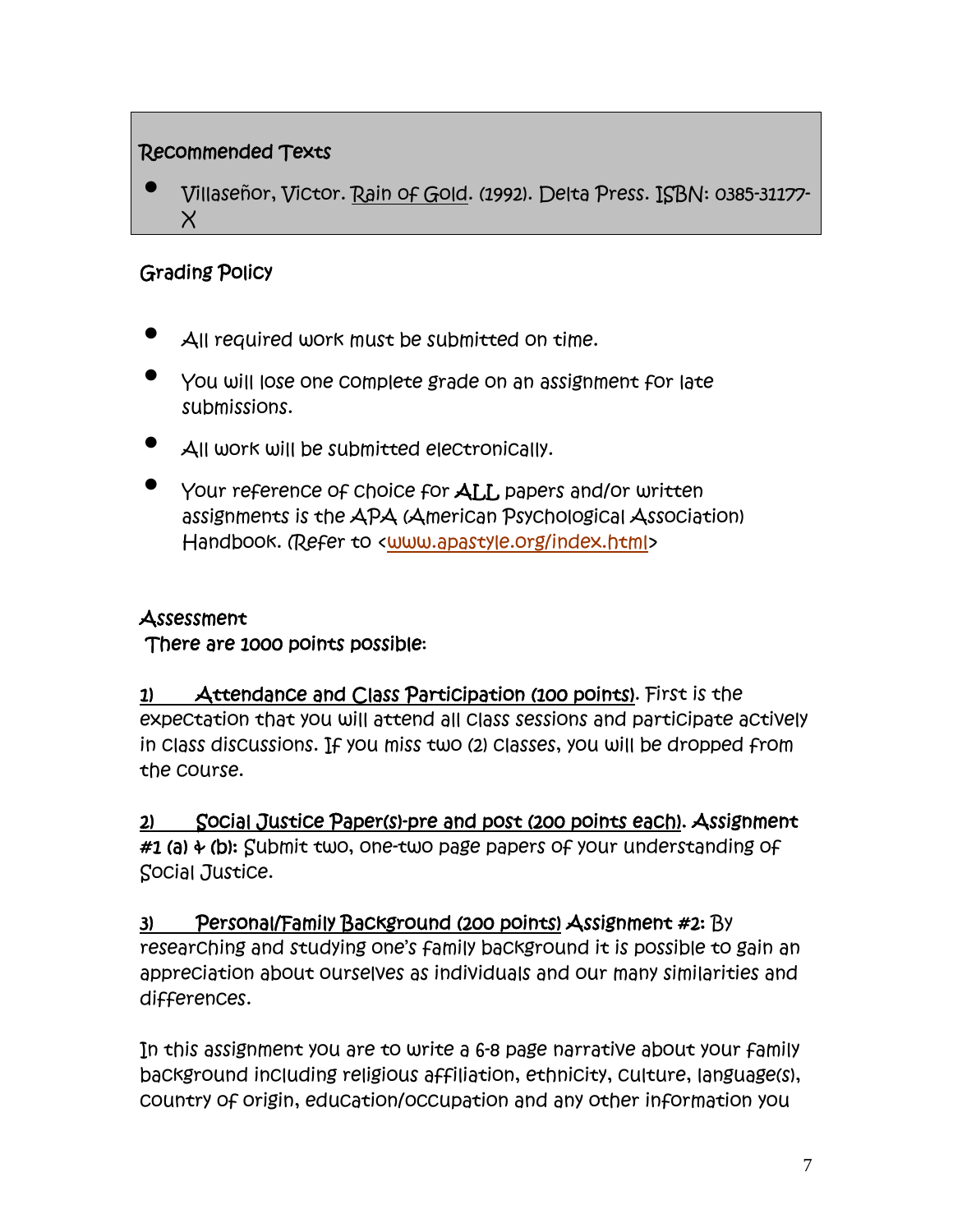think is of interest and value.

Reflect on your own experiences in terms of your cultural referents, your family background, and other factors determined by your own circumstances and upbringing. Be prepared to discuss your assignment within a larger class dialogue. Then answer the questions: what does this all mean to me as a future teacher?  $\mathit{SHOW}\mathit{ME}$   $\mathcal{THE}$ REFLECTION!!

4) Discussion Board (300 points)--Ongoing: Students are required to participate in the class Bulletin Board (WebCT). Your discussions should be introspective addressing issues, experiences, ideas, discussions, readings, and current events, related to the class.

A minimum of ten (10) substantial entries is expected for a passing grade on this assignment  $(C+1)$ . The following explains this:

| <b>Entries Required</b>   |                           | Grade Equivalent |  |
|---------------------------|---------------------------|------------------|--|
| $*1-10$                   | entries-50 points         | $C_{\pm}$        |  |
| $*11-12$                  | entries-100 points        | $B-$             |  |
| *13-15 entries-150 points |                           | B                |  |
|                           | *16-18 entries-200 points | B+               |  |
| $*19-20$                  | entries-250 points        | Ą-               |  |
| $*20+$                    | entries-300 points        |                  |  |

LET ME BE CLEAR: Personal notes to students, " I agree with….", 'You're so right"…. Statements, comments, etc., and other such nonsubstantive postings will not be counted in the total.

## 5) Final Exam (200 points)—There will be a final exam.

# Schedule of Readings TR June 2-July 3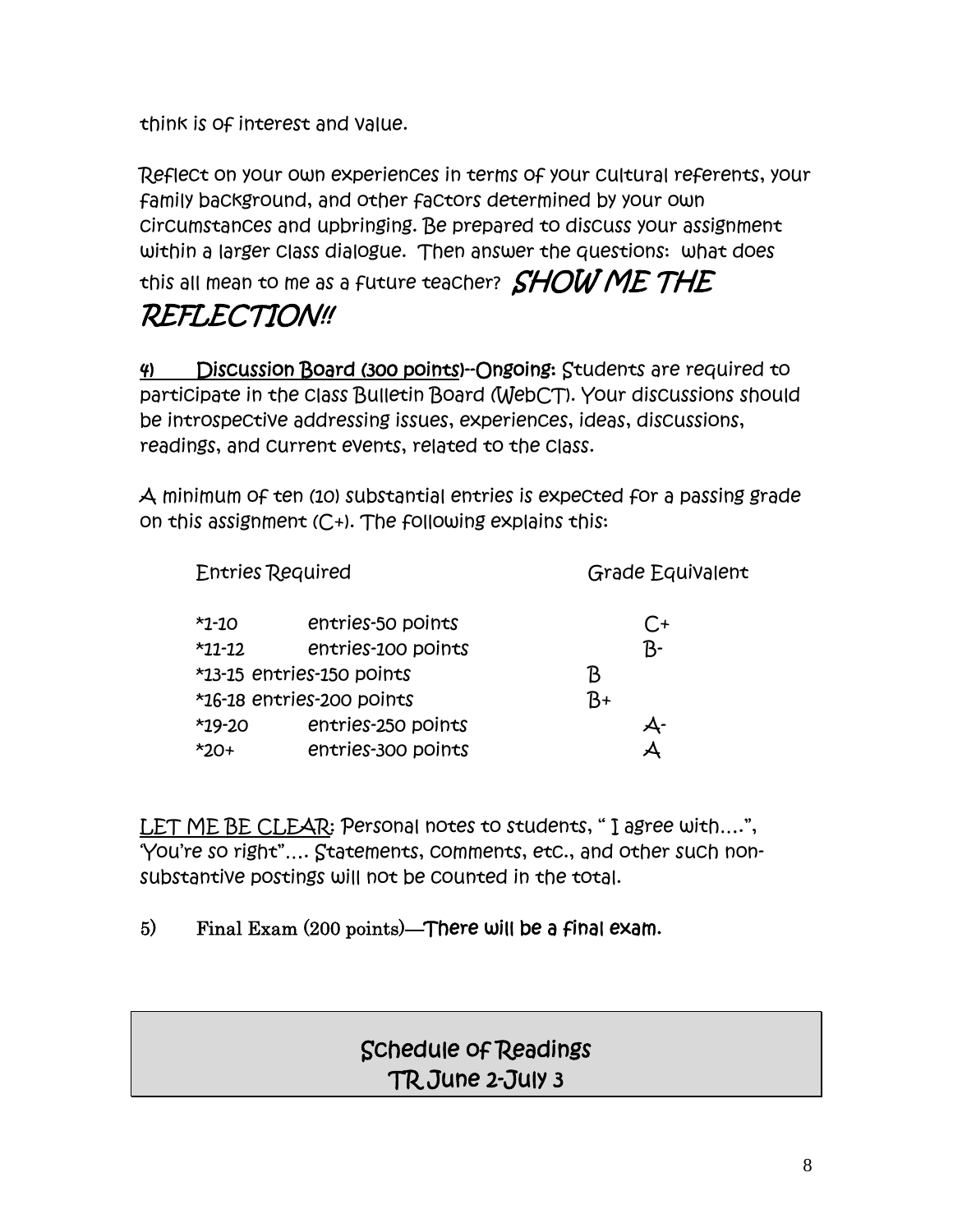#### 8:00am-12:30pm

## Meeting 1. Tues. June 3. Introduction, Organization of Class, & Mission Statement

For June 5:

Read: Rothenberg. Part I (#'s 1-11).

Assignment  $\#1(a)$ : Write & submit a 1-page discussion of your understanding of Social Justice  $(\#1)$ . Due: June  $7<sup>th</sup>$ .

Break into Groups-Introductions to class

## Meeting 2. Thurs. June 5. Social Justice: The Social Construction of Difference: Race, Class, Gender

For June 10:

Read: Rothenberg. Part II (#'s 1-9).

Assignment #1-DUE.

#### VIDEO: RACE: The Power of an Illusion

#### Meeting 3. Tues. June 10. Racism & Sexism

For June 12:

Read: Rothenberg. Part III (#'s 1-11).

Assignment #2 : Submit a 6-8-page Family Background paper. Due: June 17th.

#### Group #1 Presentations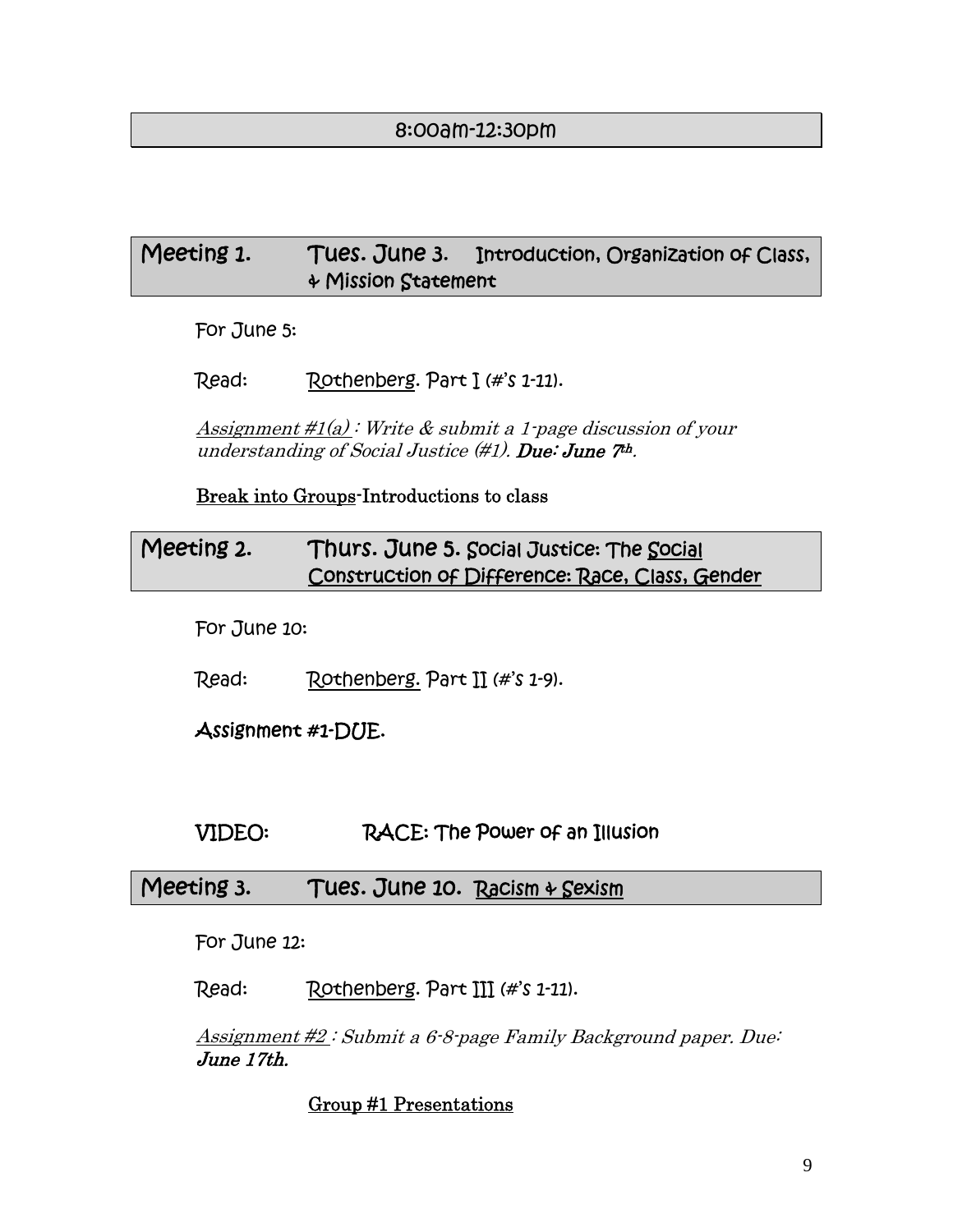## Meeting 4. Thurs. June 12. Discrimination

For June 17:

Read: Rothenberg. Part IV (#'s 1-29).

Group #2 Presentations

#### VIDEO: CRASH

#### Meeting 5. Tues. June 17. Social Class & Privilege

For June 19:

Read: Rothenberg. Part V (#'s 1-16).

Assignment #2: DUE

Group #3 Presentation

## Meeting 6. Thurs. June 19. Language Acquisition

For June 24:

Read: Rothenberg. Part VI (#'s 1-28).

#### Group #4 Presentation

#### Meeting 7. Tues. June 24. Second Language Learners

For June 26:

Read: Rothenberg. Part VII (#'s 1-23).